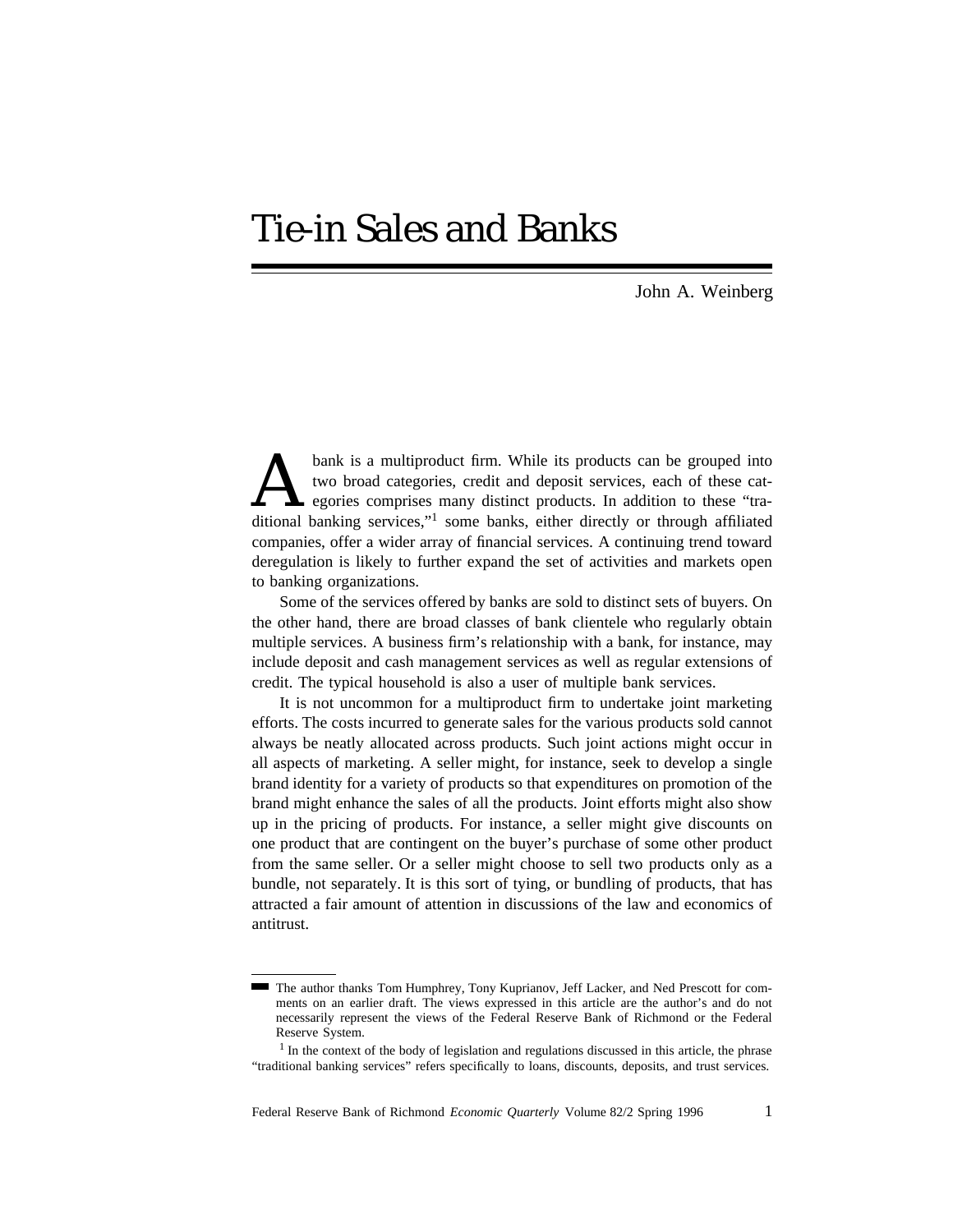If tying is to raise concerns from an antitrust point of view, it must be that the firm engaged in the practice has some amount of market power. This article examines tying as a use of market power, with the goal of understanding and evaluating restrictions that banks face with regard to such pricing behavior. After reviewing those restrictions and comparing them to the broader antitrust treatment of tying, the article focuses on a particular motivation for tied sales; this pricing strategy can facilitate price discrimination among diverse buyers. This focus suggests that the welfare implications of tying can be ambiguous and that public policy and antitrust law should approach the practice on a caseby-case basis.

# **1. THE LEGAL TREATMENT OF TYING**

In antitrust legislation and case history, the tied sale of multiple products has been attacked as an attempt by a seller with a monopoly position in one market to extend its power into a second market.<sup>2</sup> Specifically, section 3 of the Clayton Antitrust Act makes it unlawful for a seller to make a sale on the condition that the buyer refrain from dealing with the seller's competitors. This section has been interpreted as a prohibition on tying contracts. For instance, in 1936 the Supreme Court found that IBM violated the Clayton Act by requiring that lessees of its punch-card tabulating machines purchase only punch cards supplied by IBM.

The legal treatment of allegedly anticompetitive practices typically takes one of two forms. A particular practice might be treated as per se illegal. In such a case, violation of the law is established simply by a demonstration that the practice in question took place. It is also possible for the legality of a practice to depend on the particular circumstances in the case at hand. In such instances, a "rule of reason" is said to apply. The Court's language in the 1936 IBM decision strongly suggested that the Clayton Act intended for tying to be treated as per se illegal.

The uncertainty in the treatment of tying, as in many antitrust issues, revolves around the interpretation of statutes stating that a given practice is illegal if its use may "tend to lessen competition or create a monopoly." Such phrases, found in most antitrust legislation and in the relevant banking legislation, leave it to the courts to determine if a given practice can only be anticompetitive or if there may be other, legitimate, reasons for sellers to engage in the practice. In the general antitrust case history on tying arrangements, there has been a movement over time from a treatment of the practice as per se illegal (or nearly so) toward a rule-of-reason approach.

While the Clayton Act's prohibition of tying has not been applied to banks, the Bank Holding Company Act's(BHCA) 1970 amendments extended a

 $2 \text{ A description of the legislative and case history are found in Seplaki (1982).}$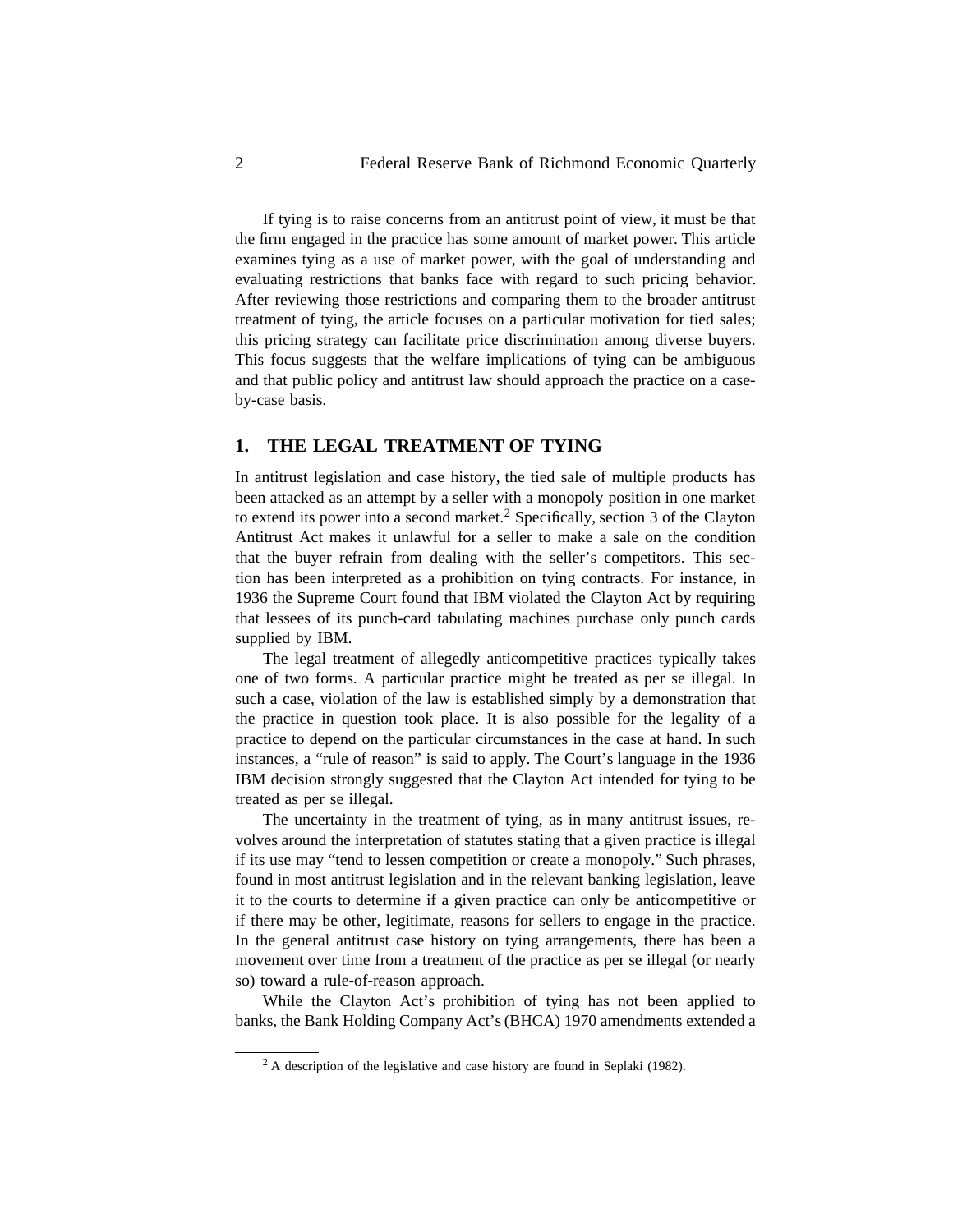#### J. A. Weinberg: Tie-in Sales and Banks 3

similar prohibition to banking organizations.<sup>3</sup> This restriction, contained in section 106 of the amended BHCA, was introduced in an environment in which banks were being given the power to expand into new activities; Congress therefore may well have been reacting to a fear that banks would use restrictive contracts to monopolize new markets.<sup>4</sup>

The prohibition of tying arrangements in the BHCA is quite stringent. While there are some broad classes of exemptions, little room is left for considering the specific conditions arising in a case that does not fall into one of those broad classes.<sup>5</sup> For instance, there is, in general, no consideration given to the competitive conditions prevailing in the markets for the products involved. In other words, the BHCA rules seem to treat tying as a practice that is per se illegal, so that the legal rules governing tying by banks are at least as rigid as the more general rules contained in the Clayton Act.<sup>6</sup>

The Federal Reserve Board has recently expanded the set of exemptions. In 1995, the Board allowed bank and nonbank subsidiaries of bank holding companies to offer discounts to customers maintaining minimum combined balances across the affiliates' products. More recently, the Board has allowed banks to require some credit card customers to maintain deposit balances at affiliated thrifts.<sup>7</sup> There remain, however, broad classes of activities to which a strict prohibition of tying still applies. This is particularly true of the tying of a bank's product to a nonbanking product of the bank's affiliate.

The treatment of tying as an anticompetitive practice is based on the idea that a seller with monopoly power in one market can leverage that power into an advantaged position in a second market (one in which it faces competition). In this scenario, the good for which the seller is a monopolist is referred to as the tying good, while the other good, for which there are competing sellers, is the tied good. The seller, then, might make a discount on the tying good available only to those buyers who also purchase the tied good from him.<sup>8</sup> His position as a monopoly seller of the tying good enables him to charge a premium for the tied good. In this manner, the seller gives up some of his monopoly profits in exchange for being able to earn greater-than-competitive profits in the second market.

<sup>&</sup>lt;sup>3</sup> While the 1970 amendments referred to tying by banks, the same restrictions have been applied to BHCs and their nonbank subsidiaries and to non-BHC affiliated depository institutions as well.

<sup>4</sup> Shull (1993) makes this point with reference to the legislative history.

<sup>5</sup> Section 106 allows tie-ins when both products are "traditional banking products" offered by a bank (as opposed to nonbank affiliates within a holding company).

<sup>6</sup> This comparison is made by Shull (1993).

<sup>7</sup> *American Banker,* April 15, 1996.

<sup>&</sup>lt;sup>8</sup> It is worth noting that the selling of two goods only as a bundle can be seen as an extreme case of tying, in which the tying good is only available to those who buy the tied good and the prices of the two goods are not quoted separately.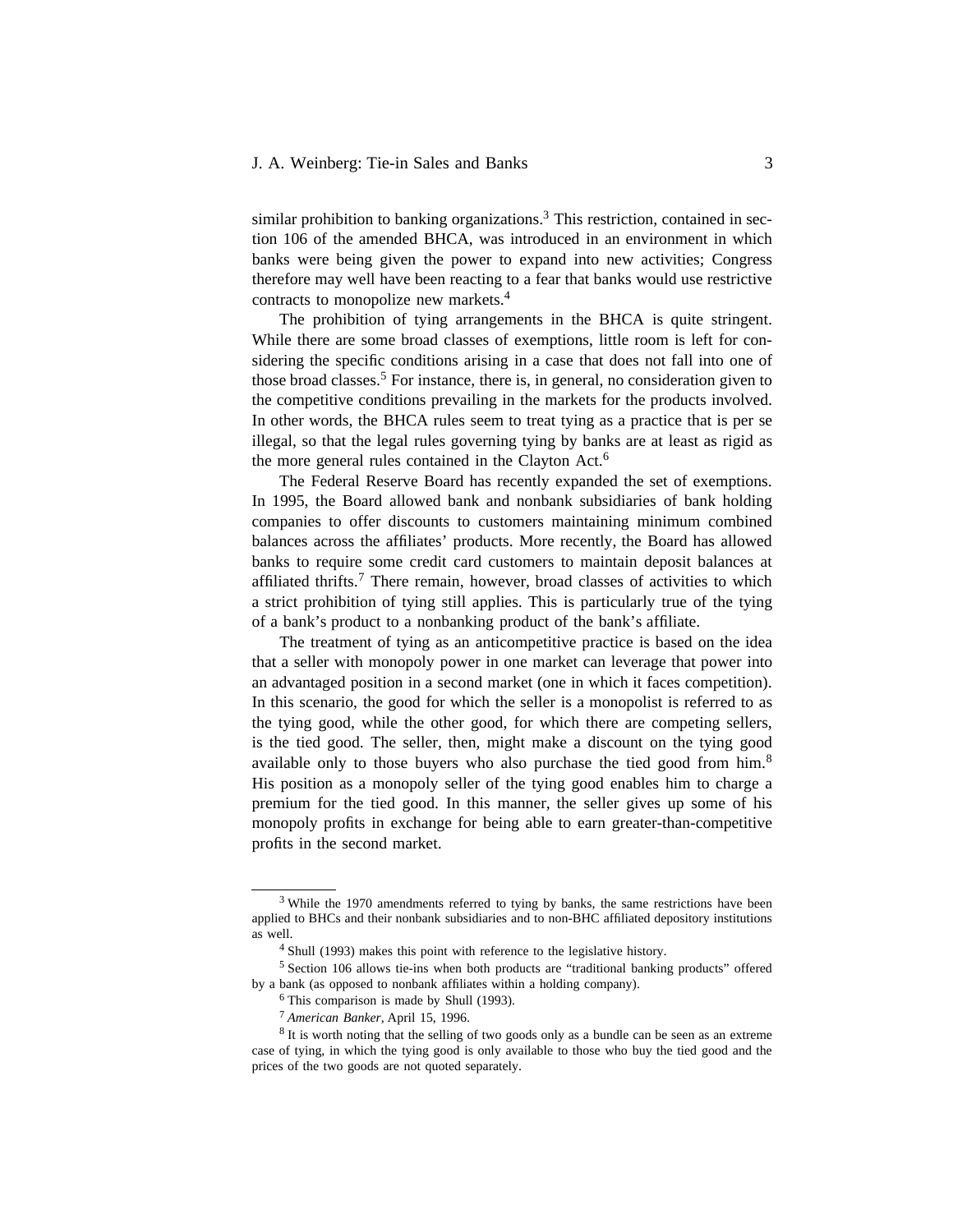An extreme form of the leverage argument holds that, through a strategic use of tying arrangements, a seller can deter potential entrants from even trying to compete in the market for the tied good. In this view, tying is not just a use of monopoly position in one market but is, further, a way of creating a monopoly position in another market. This extreme form of leverage is referred to as foreclosure.

If leverage or foreclosure were the only possible motivations for tying provisions, then per se illegality of the practice would be justified. A great deal of commentary on tying, however, has identified a number of other possible motivations. For instance, a seller may profitably make use of tying the sale of two products that are complements in production or consumption. Two goods are complements in production if the marginal cost of producing one good is less if the other good is produced by the same firm. There is complementarity in consumption between two goods if a buyer's willingness to pay for one good is enhanced by the consumption of the other.<sup>9</sup>

When there are complementarities between two products, the monopolist seller of one product has a natural advantage over competitors of the other product. It is not clear that the seller needs to use a tying arrangement to benefit from that advantage. Complementarities will allow the seller to be a more aggressive competitor in the nonmonopoly market, even if the two products are priced independently. Hence, complementarities alone may not be enough to justify tying arrangements. On the other hand, if the seller enjoys cost complementarities from providing two goods to a particular buyer, then bundled sales of the two products may be the best way for the firm to realize the potential cost savings.

Another justification for tying is that it allows the seller to price discriminate among the buyers of the monopolized product. By offering different prices for customers who buy different combinations of goods, a seller can separate buyers according to their demand characteristics in a way that might not be possible with independent pricing of all goods. This discrimination allows the seller to increase profits by extracting greater revenue from those buyers who are most willing and able to pay. When tying is used to facilitate price discrimination, its overall effect is typically to reduce the economic efficiency cost of monopoly power. This conclusion derives from the fact that tying two products tends to increase the quantity sold of the monopolized (or more monopolized) product. Consequently, the justification for an absolute rule against such practices is weakened, even in the absence of obvious cost or demand complementarities.

<sup>&</sup>lt;sup>9</sup> White (1995) provides a discussion of tying by banks when their products are linked by demand-side complementarities.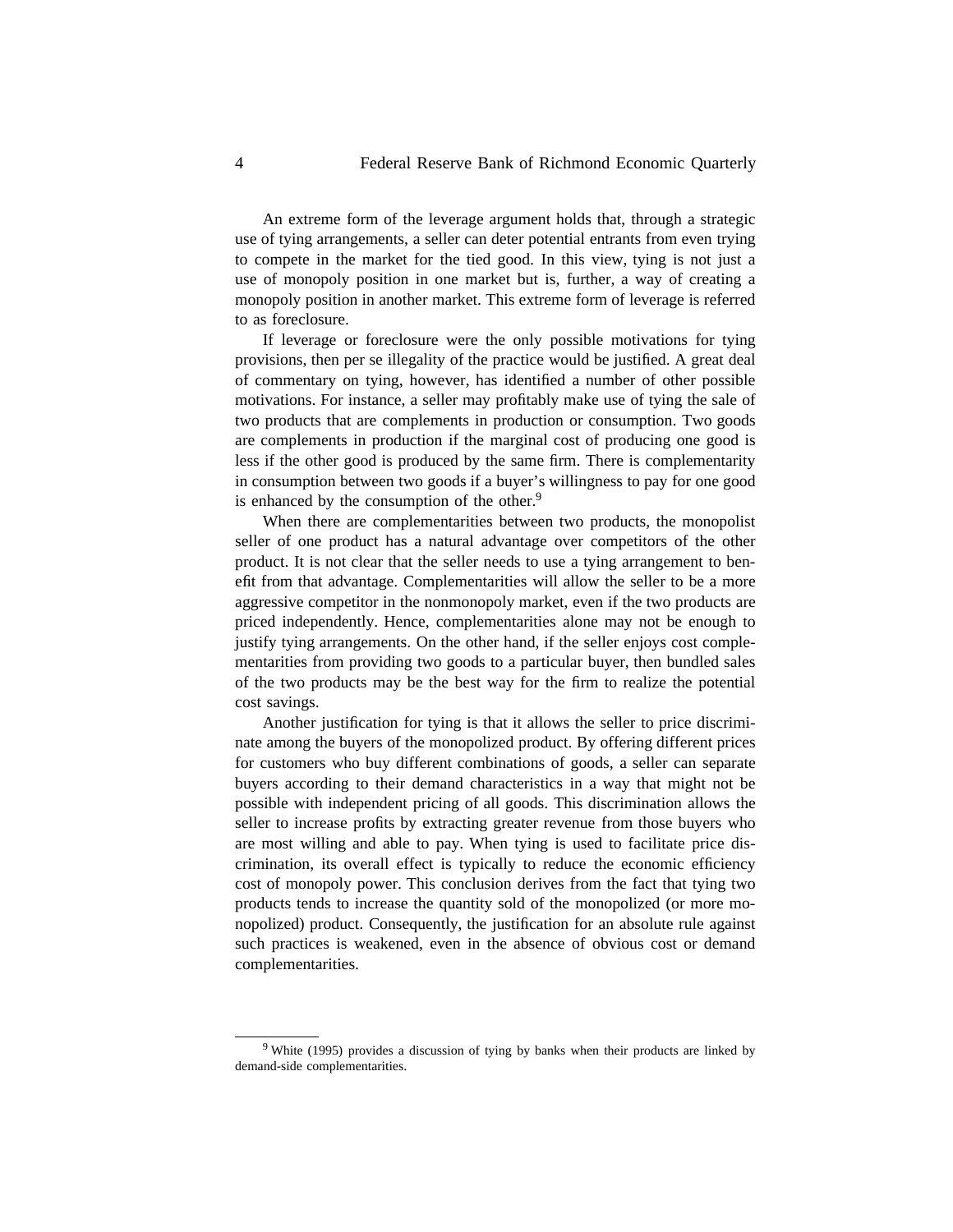# J. A. Weinberg: Tie-in Sales and Banks 5

The next section presents a discussion of tying as price discrimination by a multiproduct monopolist. The following sections then discuss the effect of introducing competition for one of the products and the implications of interpreting the monopolized product as a banking product. The banking product chosen for this discussion is small business lending. This may be one area of operation in which some banks continue to exercise market power sufficient to raise questions about the possible competitive effects of tying. It is also an area in which some have expressed concern about the effects of continuing consolidation in the banking industry. For instance, Berger, Kashyap, and Scalise (1995) have suggested that one effect of consolidation will be a decline in the availability of credit to small business borrowers. One implication of such a decline might be that certain lenders would enjoy increased market power over their small business borrowers. If so, questions concerning how banks use what market power they might possess would become increasingly important.

A last reason to focus on small business lending is that what little private litigation there has been under the BHCA's restrictions on tying has almost exclusively involved small business lending.<sup>10</sup> In most of this litigation, the courts have found no violation of anti-tying statutes, often because both the tying and tied products were "traditional banking products." Such a case fits into the broad exemption allowed by the rules. One might question, however, whether there is any meaningful economic difference between traditional banking products and others. Possibly one is more likely to find demand and cost complementarities among banking products. For products more remotely related, perhaps some other motivation is more likely. The above discussion focuses on two possibilities: the extension of market power or price discrimination. These two motivations have very different implications for the effects of tying on overall economic welfare.

## **2. TYING BY A MULTIPRODUCT MONOPOLIST**

Questions concerning the possible anticompetitive effects of tying or bundling clearly require an analytical framework that includes a theory of interfirm competition. To the extent that tying is primarily a tool for price discrimination, however, a model of competition is not necessary for understanding the basic mechanics of the practice. To this end, this section presents a model of a seller that is a monopolist in two markets. This model follows the analysis first developed in Adams and Yellen (1976).

The monopolist in this model faces an array of potential customers who are differentiated in terms of the value that they place on the two products. Specifically, if the goods are labeled *a* and *b*, a typical buyer places a value of  $v_a$  and  $v_b$  on the consumption of the goods. Each buyer consumes at most

<sup>10</sup> See Shull (1993).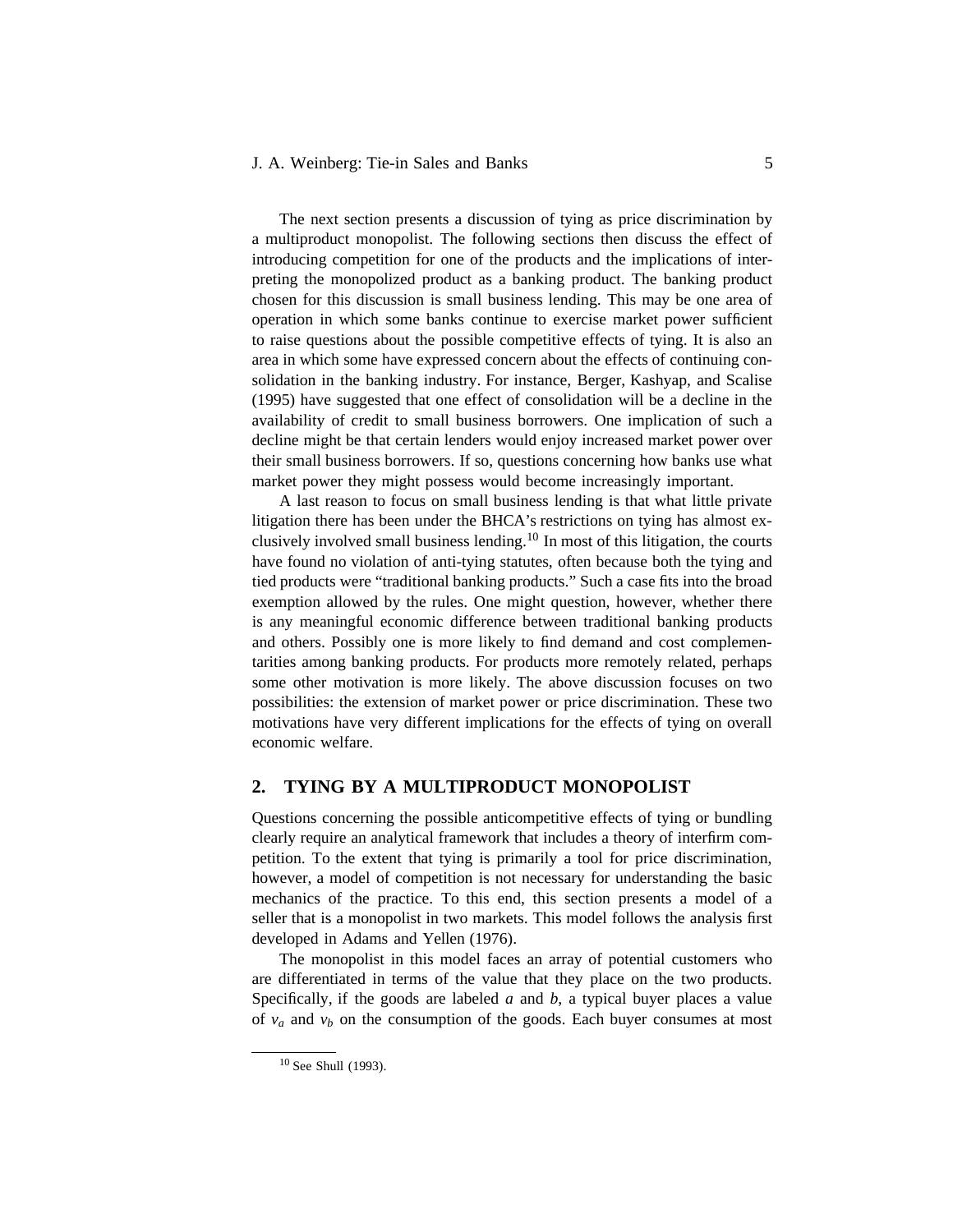one unit of each good. Hence, if an individual buys both goods, that individual enjoys net utility of  $v_a + v_b - e$ , where *e* is the total expenditure made purchasing the two goods. If the goods are priced independently, then  $e = p_a + p_b$ , while if they are sold as a bundle, *e* is the price of the bundle.

Each potential buyer is represented by a pair of valuations  $(v_a, v_b)$ . Hence, the population as a whole is characterized by a cumulative distribution function  $F(v_a, v_b)$ , giving the fraction of potential buyers who have valuations for both products that are less than the specified values  $(v_a, v_b)$ . Treating one good in isolation, the *marginal* distribution of buyers' valuations of good *a* is denoted by  $F_a(v_a)$ . This function gives the fraction of the population whose valuation of product *a* is less than the specified value. The marginal distribution,  $F_b(v_b)$ has a similar definition.

One possible simple assumption about these distributions is that  $v_a$  and  $v<sub>b</sub>$  are uniformly and independently distributed on the interval from 0 to 1. Uniformity means that the fraction of buyers who place a value on product *a* of at least *v* is equal to  $1 - v$ , for all *v* between 0 and 1 (and similarly for product *b*). Independence means that this distribution of  $v_a$  is the same for any given level of *vb*.

The distribution of buyers' valuations plays a central role in determining the relative values to the seller of alternative pricing strategies. In fact, as Adams and Yellen demonstrated, general results are difficult to obtain. Some broad insights about the use of bundled pricing can be obtained without making specific assumptions about the distribution of valuations, while the simple assumption of independent, uniform distributions may also be useful in thinking about the basic problem facing the seller.

Suppose first that the seller prices the two products separately. For each good, the seller faces a downward sloping demand curve given by the marginal distribution of buyer valuations. At a price of *pa*, the firm will sell product *a* to all buyers with  $v_a \geq p_a$ . There are N(1–F<sub>a</sub>( $p_a$ )) such buyers, where N is the total number of potential buyers. Hence, as price rises, sales fall. In the case of the uniform distribution, the relationship between sales,  $x_a$ , and price is simply  $x_a = (1 - p_a)N$ .

Facing these demand curves, the seller sets a profit-maximizing price for each product. Assume that the marginal cost of producing a unit of each product is zero, so that the profit-maximizing price for each product is simply that which maximizes revenue.<sup>11</sup> These *unbundled prices*, denoted by  $p_i^u(i = a, b)$ , effectively divide the population of buyers into four groups, as depicted in Figure 1. Each buyer's identification is a  $(v_a, v_b)$  pair, with the maximum value of  $v_a(v_b)$  given by  $\bar{v}_a(\bar{v}_b)$ . The box labeled A in Figure 1 contains all buyers

<sup>&</sup>lt;sup>11</sup> An equivalent assumption is that the lowest possible buyer's valuation for each product is at least as great as its marginal cost of production.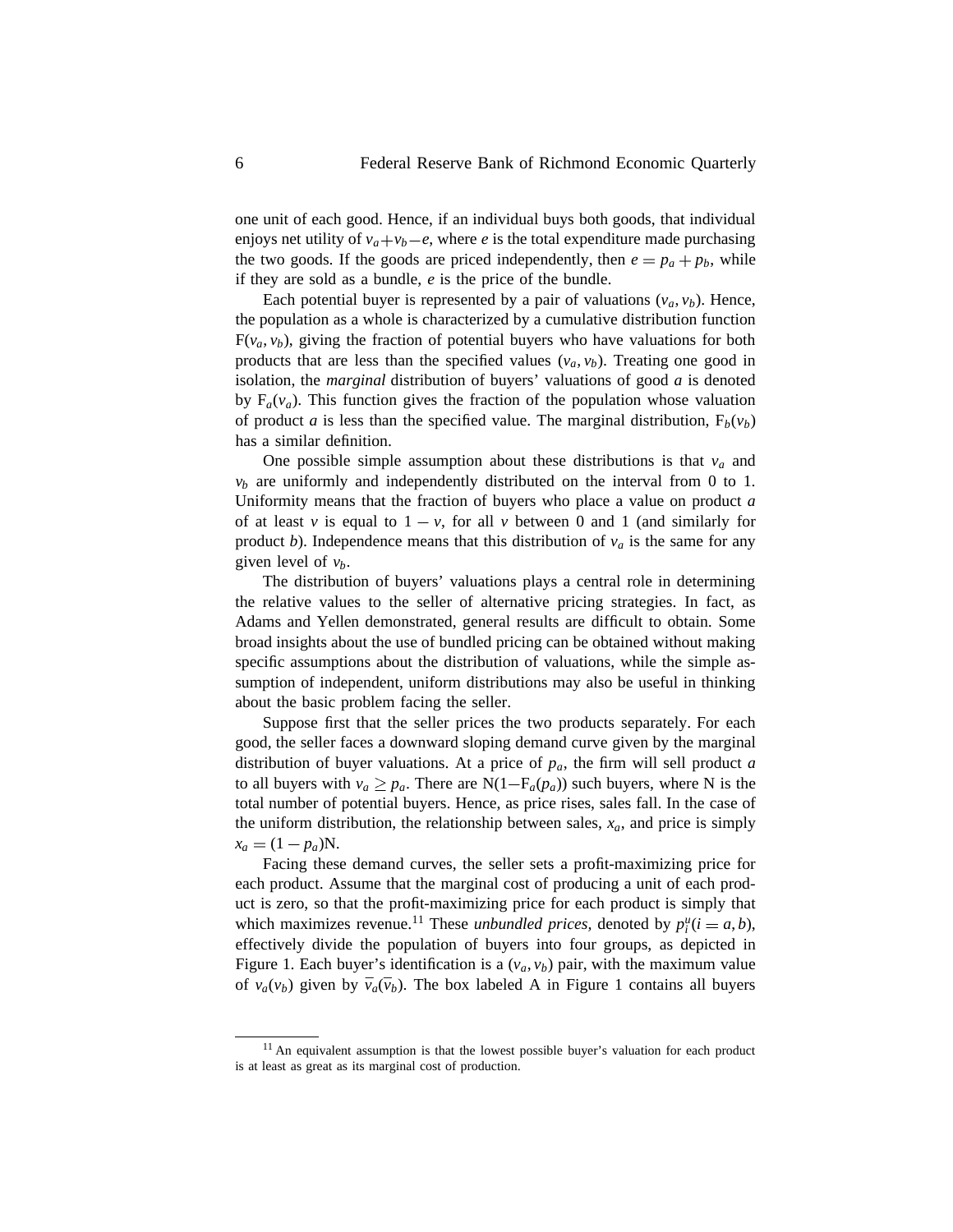

**Figure 1 Independent Pricing and Pure Bundling**

Independent pricing by a two-product monopolist divides the market into those that buy *a* only (A), *b* only (B), both goods (C), and neither good (D). Pure bundling divides the market along the (dashed) diagonal. Those above the diagonal buy the bundle, and those below do not.

for whom  $v_a \geq p_a^u$  and  $v_b \leq p_b^u$ . All of these buyers purchase only product *a*. Similarly, box B contains the valuations of all buyers who purchase only product *b*. Box C gives the buyers who purchase both products, while box D gives those who purchase nothing.

If instead of selling the products separately the seller decides to offer them only as a bundle, the population of buyers divides into two groups: those who buy the bundle and those who do not. The boundary between these two groups is made up of all buyers for whom  $v_a + v_b = e$ . Such an equation would be represented by a line with a slope of minus 1, as shown by the dashed line in Figure 1. This is the line for which  $e = p_a^u + p_b^u$ . With this price for the bundle, all buyers with valuation pairs to the northeast of the dashed line buy the bundle, while those to the southwest do not.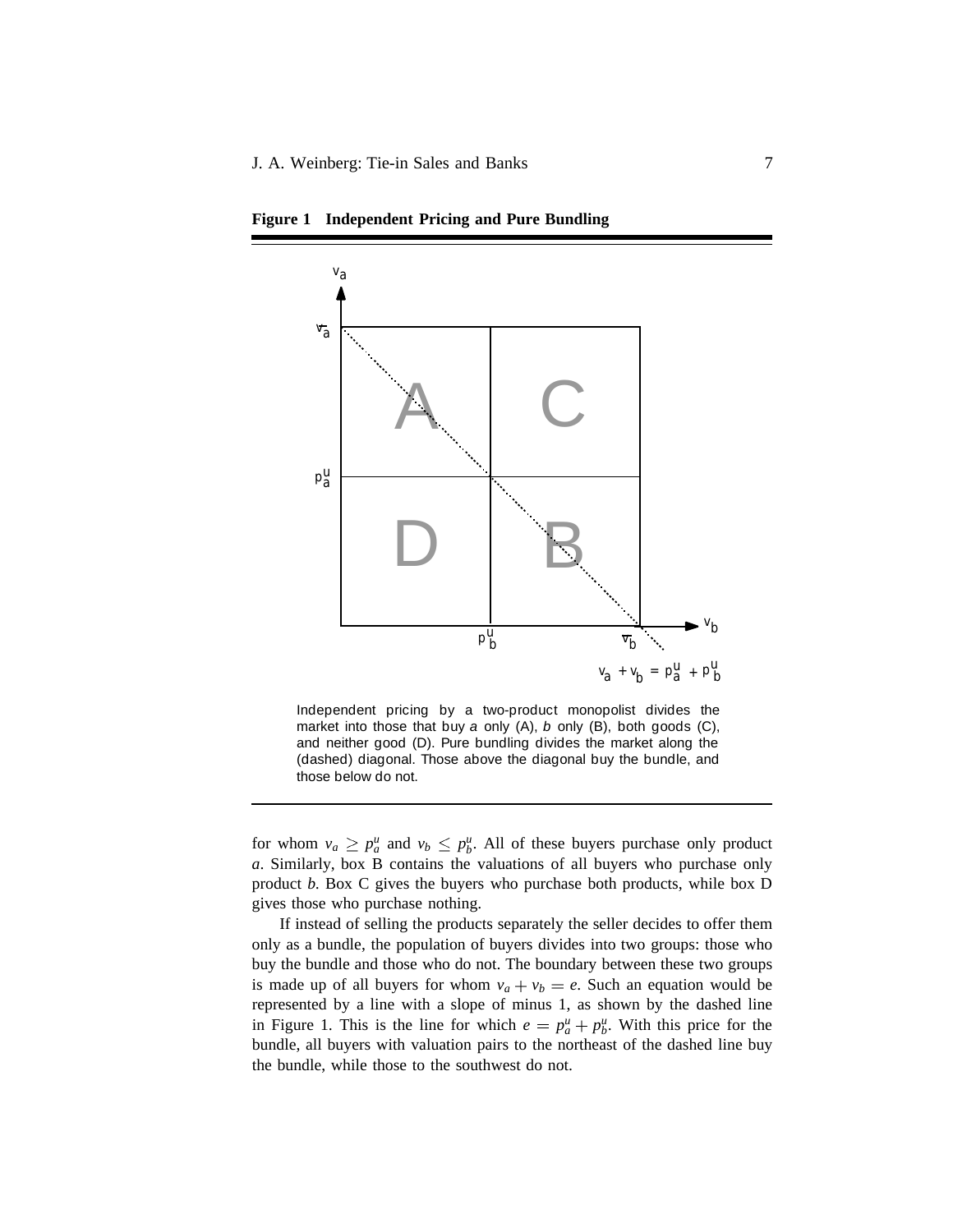Figure 1 is drawn for the special case of independent, uniform distributions. In this case, each of the four areas (A,B,C,D) represents the same number of buyers. This special case also has the property that the dashed line cuts areas A and B in half. Under these particular conditions, the revenue generated by selling the goods independently at prices  $p_a^u$  and  $p_b^u$  is identical to that generated by selling only bundles at the price  $e = p_a^u + p_b^u$ . To see this, note that in switching from separate to bundled pricing revenue collected from area C is unaffected. In area A, half the buyers switch from buying only *a* at price  $p_a^u$ to buying nothing, and the other half switches from buying only *a* to buying both for the bundled price. Given the symmetry in this special case, the lost sales of good *b* are exactly offset by the increased sales of good *a*. The effect on area B parallels that on area A.

The equivalence of the revenues under the two pricing practices in Figure 1 demonstrates that bundled pricing is at least as profitable as independent pricing, since  $p^u_a$  and  $p^u_b$  are the revenue maximizing independent prices. This comparison, however, does not establish that  $e = p_a^u + p_b^u$  is the optimal bundled price; bundling may be strictly preferred. In fact, if one considers a more general class of pricing practices, then the seller can certainly do better than independent pricing. In particular, the seller can set both the price for the bundle of goods (*e*) and the prices for the goods sold separately ( $p_a$  and  $p_b$ ). Note that this mixed pricing policy is distinct from independent pricing only if  $e < p_a + p_b$ . Otherwise, buying the bundle is never preferred to buying the goods separately. To see that profits can be increased by a mixed pricing policy, suppose the seller leaves the price of the bundle at  $e^u = p^u_a + p^u_b$  and sets a price for good *a* alone just below  $\bar{v}_a$ . The effects of this mix of prices are shown in Figure 2. Sales of the bundle are the same as in the bundled pricing case of Figure 1, except for the shaded box at the top left-hand corner. This box gives the valuations of buyers who purchase only good *a* at price *pa*. All other buyers above the diagonal purchase the bundle.

Given the symmetry of the case depicted in Figures 1 and 2, the buyers of *a* alone can be divided into two groups of equal size. Those above the diagonal would buy the bundle if *a* were not separately available, while those below the diagonal would otherwise buy nothing. On sales to the former, the seller loses revenue of  $e^u$  and gains revenue of  $p_a$  (per buyer). On the latter, the seller gains  $p_a$ . Since there are the same number of buyers in each group, the net change in revenues is proportional to  $2p_a - e^u$ . This change is positive under the assumptions of this case. Setting a high separate price for product *b* can generate a similar gain.

The mixed pricing strategy described above is very close to observed tying practices, as they are usually described. The seller makes product *a* available at the relatively low price of  $p_a^u$ , but only if the buyer also purchases *b* for  $p_b^u$ . Otherwise the buyer must pay the higher price for *a*. This is a profitable strategy, because it allows the seller to extract different revenues from buyers,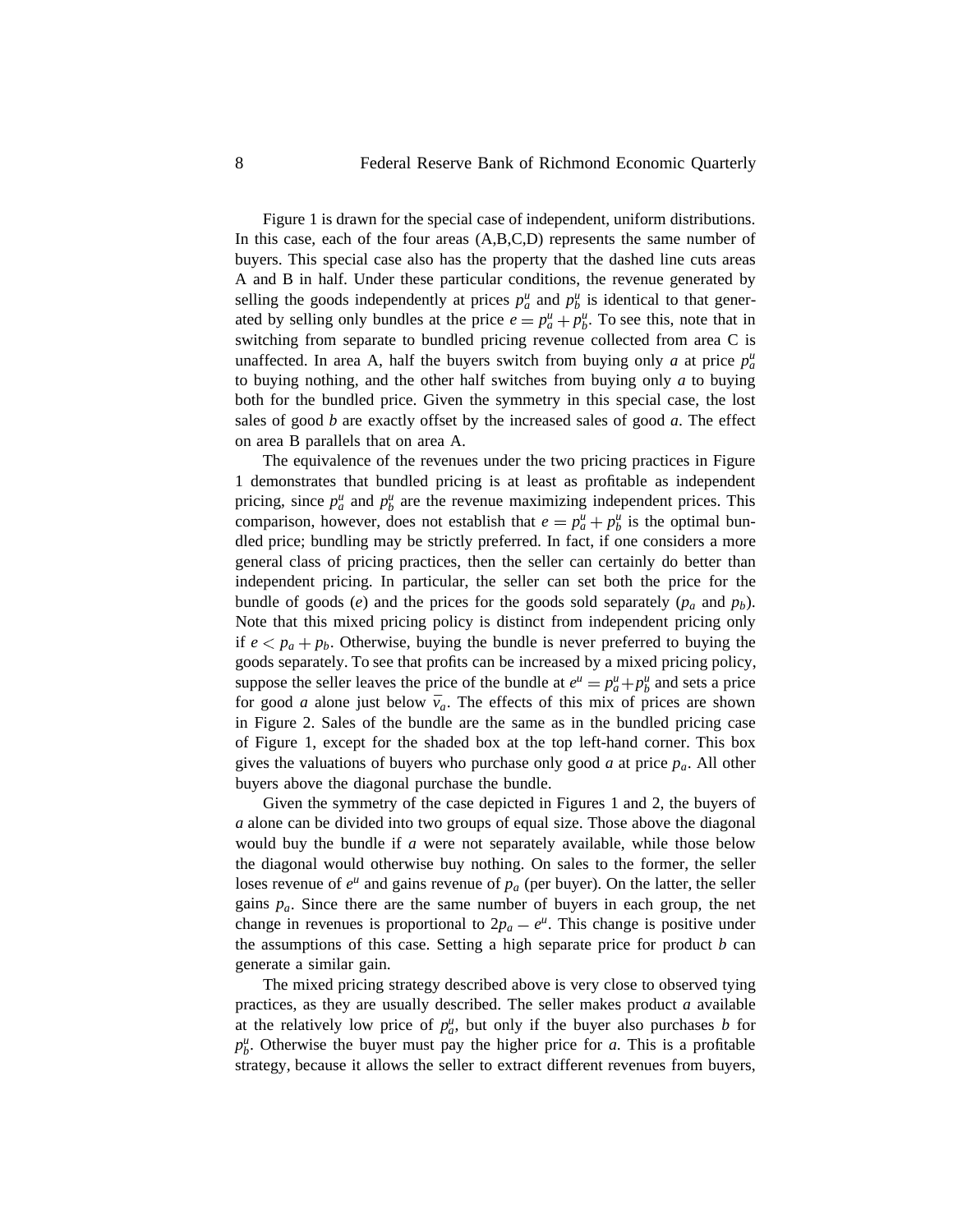

**Figure 2 A Tied Discount for Good** *a*

Buyers in the shaded box in the upper left-hand corner buy only product *a* at price  $p_{\mathcal{A}}$ . All other buyers above the diagonal buy the bundle at price *e = a*  $+ \rho_h^U$ .  $p_a^U + p_b^U$ *a*

 $\frac{1}{2}$ 

based on their valuations. In other words, it allows the seller to more finely sort buyers according to their willingness to pay.

While the analysis of the special case depicted in Figures 1 and 2 demonstrates the nature of the gains that a monopolist can generate by selling two products jointly, it is hard to draw general conclusions from the specialized assumptions regarding costs and the distributions of buyers' valuations. Indeed, Adams and Yellen provide examples in which pure bundling is more profitable than independent pricing and other examples in which the reverse is true.

The literature that has followed Adams and Yellen, as surveyed by Varian (1989), has produced some more general conclusions. For instance, a mixed strategy, like the one described in Figure 2, will be more profitable than independent pricing if the valuation distributions of the two products are independent.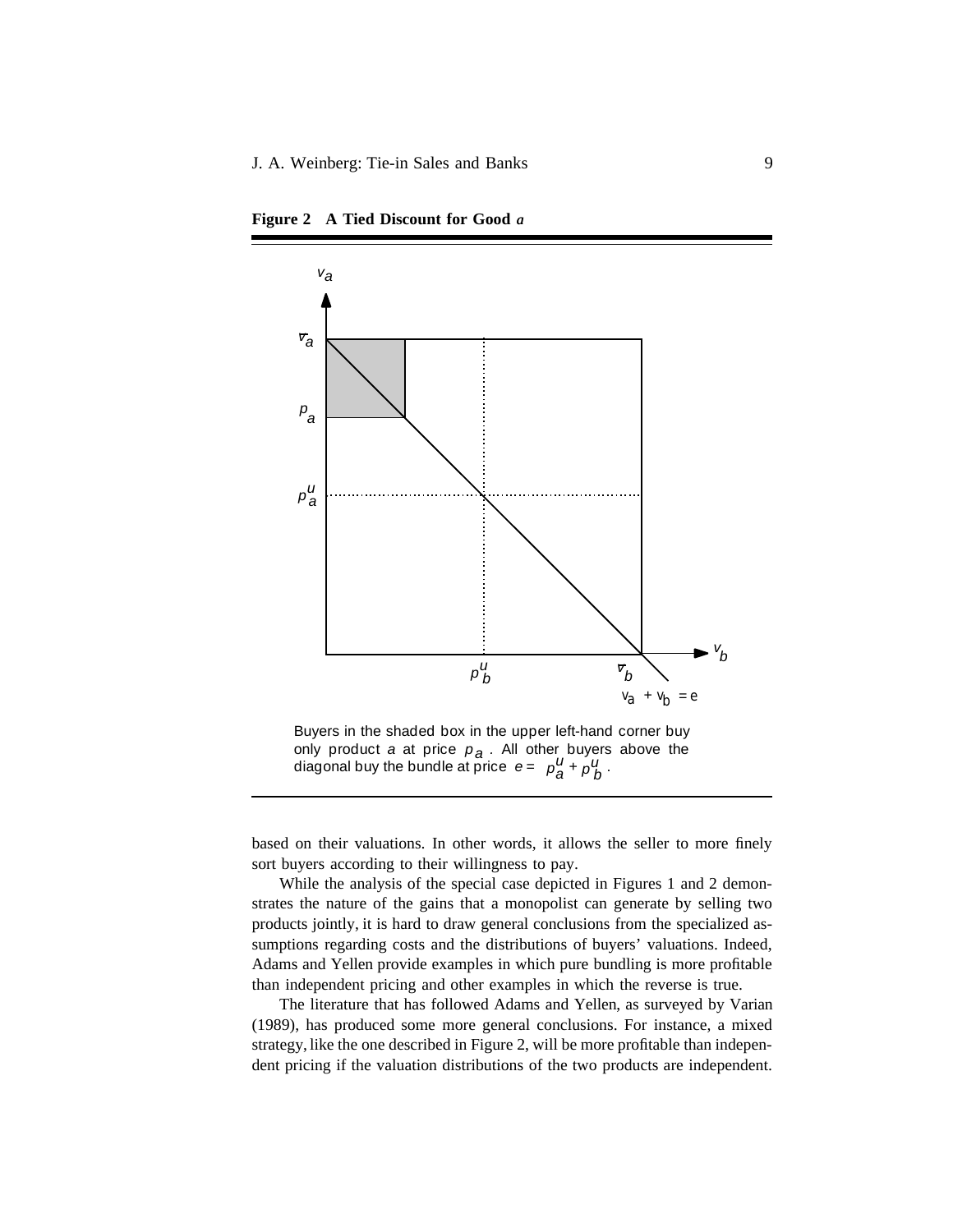Note also that mixed bundling is always preferred to pure bundling, as the latter is a special case of the former.

The two figures show by example how the profit-maximizing independent prices for two goods might be improved upon by some form of joint pricing. The figures do not show the profit-maximizing bundled pricing configuration (pure or mixed). The typical optimal pricing structure will include prices for the goods purchased separately that are no lower than the independent monopoly prices and a price for the bundle that is no greater than the sum of the independent monopoly prices. Such a pricing structure rewards those buyers with relatively high valuations for both products and imposes a high price on those with a high valuation of one product and a low valuation of the other. Hence, bundling benefits the seller and some consumers while hurting other consumers. The sum of all buyers' consumer surplus and the seller's profit is typically increased by (mixed) bundling relative to independent pricing.<sup>12</sup> Hence, bundling reduces the dead-weight loss from market power.

# **3. TYING AND COMPETITION**

The above discussion shows that a seller with monopoly power in the markets for two goods can benefit from a pricing strategy that gives preference to buyers who purchase both products. This gain to the seller is independent of any effect of the pricing practice on competition, actual or potential. The concerns that have led to legal restrictions on tied pricing arise from the possibility of such competitive effects. Can the monopolist seller of one product foreclose the market for another product to competitors by tying the sale of the two products together? The answer to this question appears to depend on the nature of the competition in the second market.

As a first approach to the problem of tying in the presence of competition, suppose that one of the markets, that for product  $b$ , is perfectly competitive. That is, suppose that there is a perfectly elastic supply of product *b* at the price  $p_b = c_b$ , where  $c_b$  is the (constant) marginal cost of producing the good. The monopolist seller of product *a* can choose to participate as well in the competitive market. If the monopolist sells both goods and prices them independently, then the population of buyers is divided as in Figure 3. Buyers with  $v_a \geq p_a^u$  purchase good *a*, while those with  $v_b \geq c_b$  purchase good *b*. Some fraction of the latter sales goes to the monopolist, but he earns no profits on this competitively priced good. Assuming, as before, that the marginal cost of producing product *a* is zero, the monopolist's profits are equal to the revenues from selling *a*.

<sup>&</sup>lt;sup>12</sup> The consumer surplus enjoyed by a buyer who purchases only good  $a(b)$  is  $v_a - p_a(v_b - p_b)$ , while one who buys the bundle receives surplus of  $v_a + v_b - e$ .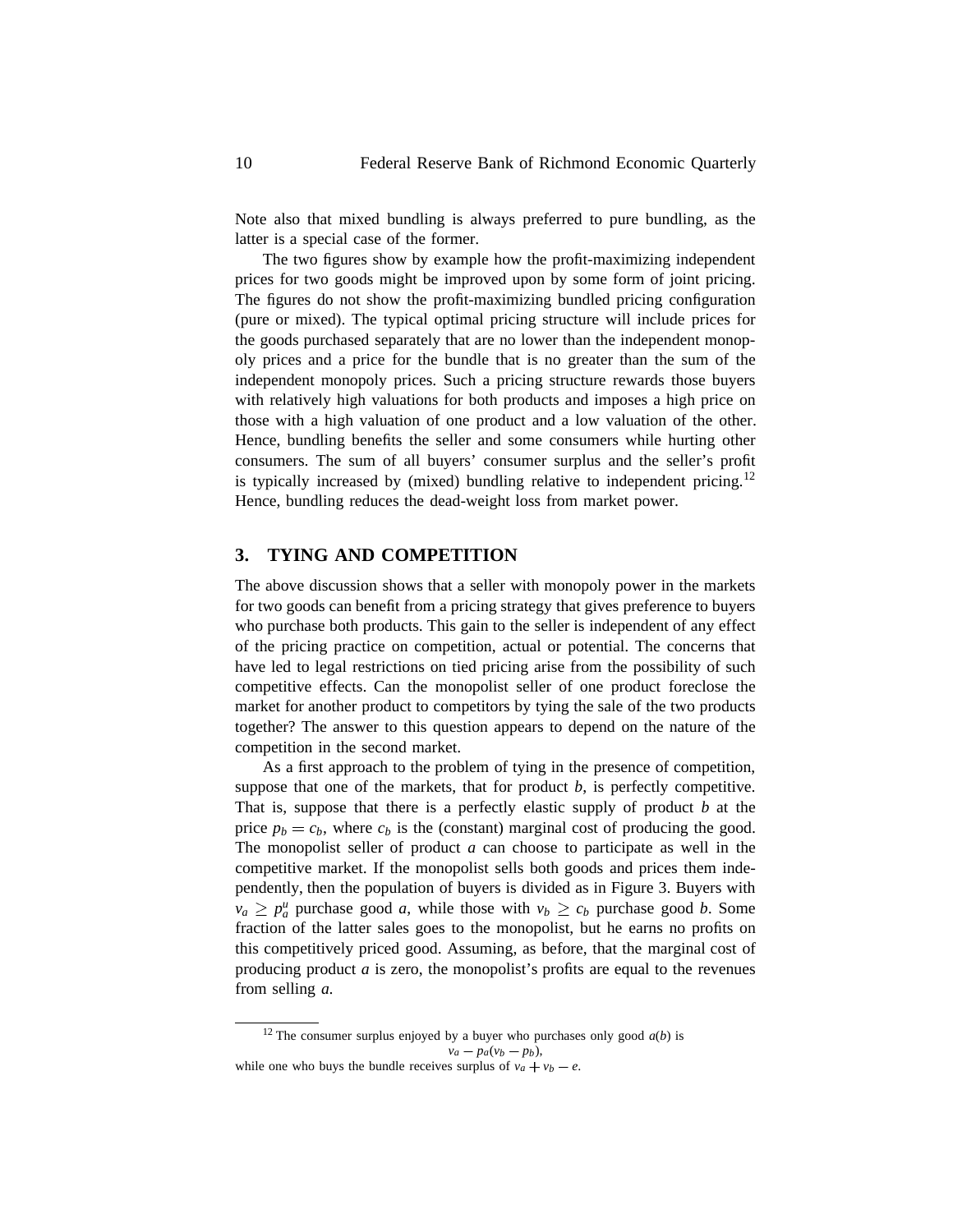If the monopolist offers the two goods only as a bundle for a price of *e*, he can guarantee his market for *b* by forcing anyone seeking good *a* to also obtain *b*. Can he profit by doing so? Buyers will prefer the bundle to buying nothing if  $v_a + v_b \ge e$ . They will prefer the bundle to buying only *b* at its competitive price if  $v_a + v_b - e \ge v_b - c_b$ , or  $v_a \ge e - c_b$ . The sales resulting from a particular value of *e* are given by the area above the shaded area in Figure 3. For each unit of the bundle sold at price *e*, the monopolist earns net revenues of  $e - c_b$ . The total net revenues from these sales, then, can be no greater than the net revenue from selling  $a$  alone at a price  $e - c_b$ . The latter earns

**Figure 3 Tying by a Product** *a* **Monopolist when Market** *b* **is Perfectly Competitive**



All buyers in the shaded area buy the bundle at price *e*. Buyers below the shaded area and to the right of  $c_b$  buy product *b* at the competitive price  $c_{\boldsymbol{b}}$  .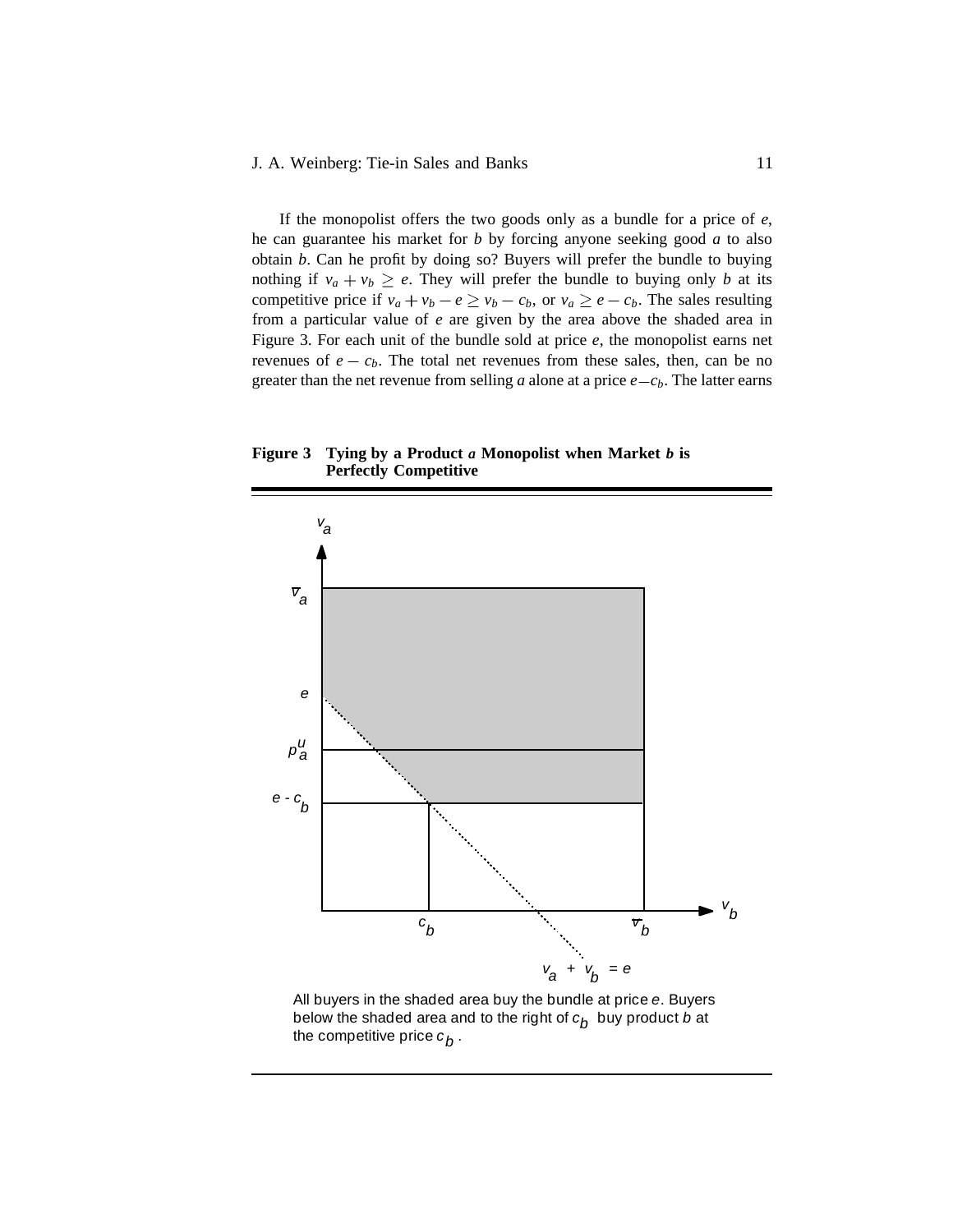the same net revenue per sale, but on a larger volume of sales. Since the price  $p_a^u$ maximizes revenues (and profits) from selling *a* alone, the monopolist cannot increase profits by tying the sale of two goods when there is a competitive market for the tied good *b*.

A perfectly competitive market leaves no buyers unserved for whom the value of the product exceeds its cost. Hence, the seller of the monopolized good has no room to price discriminate among buyers according to the mix of willingness to pay for the two goods. If, instead, the market for product *b* is characterized by imperfect competition, the monopolist seller of product *a* may find tying to be a profitable pricing strategy. Here, the monopolist's optimal strategy depends on the price set by the competitors in market *b*. Suppose this price is  $p_b > c_b$ . The monopolist's problem is essentially the same as that depicted in Figures 1 and 2. Given the price  $p_b$ , the seller can act as a monopolist toward the set of buyers with  $v_b < p_b$  and  $v_a < \bar{v}_a$ . Hence, it is certainly possible that, given a competitor's price, the seller's optimal response is to tie the sale of the two products.

Of course, the actual pricing structure chosen by the monopolist is the result of the strategic interaction between that firm and its competitors in the market for product *b*. If product *b* is homogeneous across sellers, then the resulting equilibrium price may be no different from the perfectly competitive price. For tying to be valuable to the monopolist, competition in the market for the tied good must be such that, in equilibrium, competitors' prices exceed marginal cost.

Whinston (1990) examines a model in which the market for the tied good is a duopoly, with the two sellers' products being imperfect substitutes. In that setting, tying can be profitable for the reasons outlined above; the tying seller acts as a multiproduct monopolist on the market for the tying product and the residual market for the tied product, given the competitor's actions. Whinston shows further that, in the presence of fixed costs, tying can reduce the competitor's prospective profits and thereby induce the competitor to withdraw from the market.

Whinston's market preemption result comes close to the concerns that seem to have motivated the antitrust treatment of tying; monopolists might be able to extend their monopoly power into new markets by reducing the profit opportunities of their rivals. Even here, however, the consequences of tying for overall economic welfare are ambiguous. Market preemption is a side-effect of the seller's desire to price discriminate among heterogeneous buyers.<sup>13</sup> This

<sup>&</sup>lt;sup>13</sup> Whinston identifies conditions under which preemption of a rival's market opportunities does operate independently from the price discrimination effects of tying. This case requires that the monopolist be able to precommit (before the rival incurs fixed costs of entering the market) to offering the goods only as a bundle. Absent the price discrimination benefits, the seller would break that commitment if given a chance.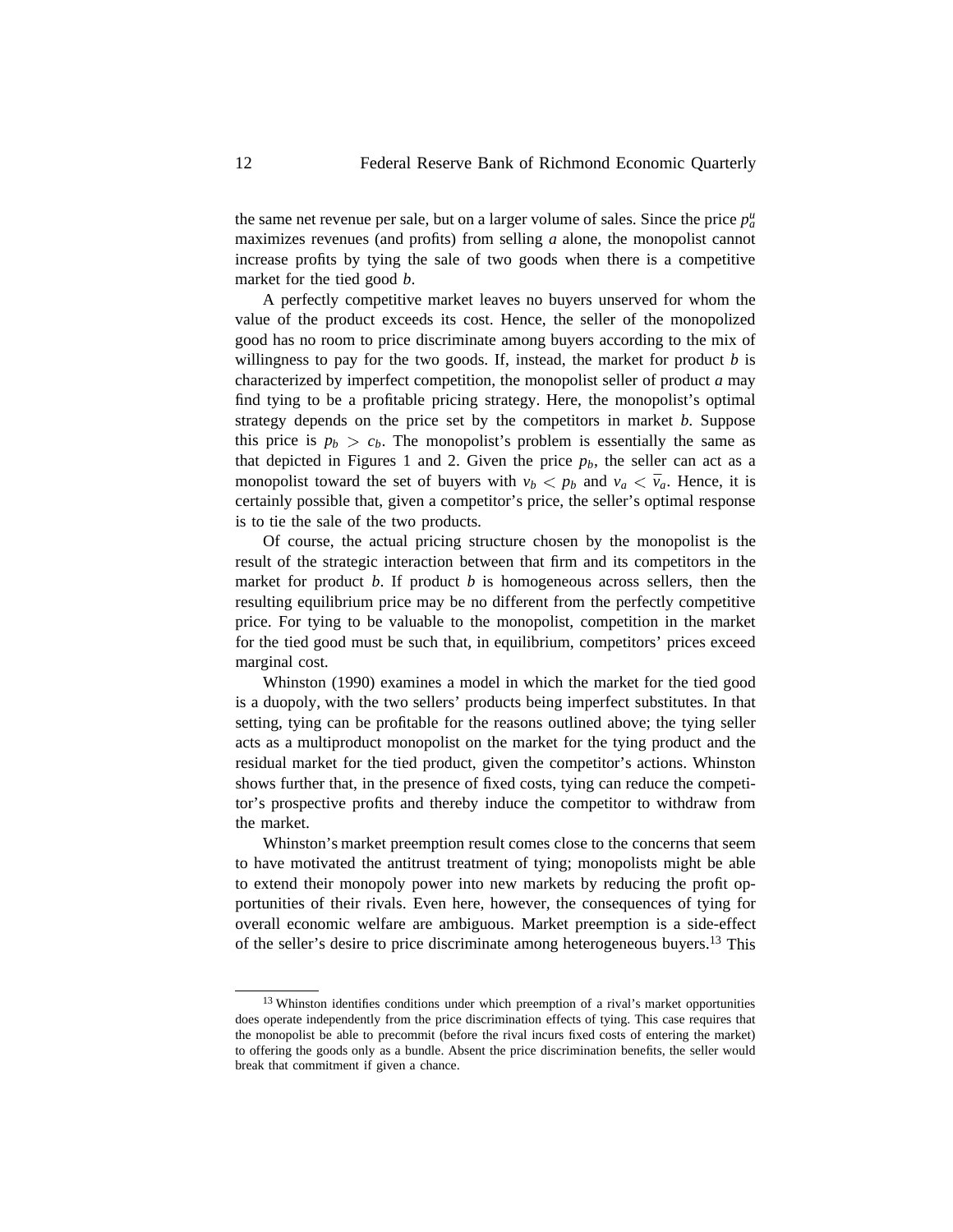price discrimination, as above, has a tendency to be welfare-enhancing since it typically increases total sales of the products. Working against the price discrimination effect may be the effect of reducing the output of rivals in the market for the tied good. Certainly tying produces gains for some buyers and sellers and losses for others, but the overall effect cannot be determined in general.

Note that the two products in the model can be given the interpretation of the same good at different points in time. Under this interpretation, "tying" may appear as the use of a long-term contract by a seller with initial market power to deter entry by future potential competitors. As with the general case of tying with imperfect competition, this arrangement has both a competitive effect and a price discrimination effect; offering long-term arrangements together with unbundled "spot" prices at each point in time allows the seller to discriminate among buyers with differing patterns of preferences for the good over time.

# **4. TYING BY A BANK WITH LENDING AS THE TYING GOOD**

Banks engage in many types of joint pricing or bundling of products. Depositors who maintain a minimum balance might receive free checking or other services at reduced or no fee. A borrower might be asked to keep compensating balances on deposit at the bank. Many such practices might be driven primarily by cost complementarities between the products. For instance, the probability of incurring the costs of dealing with a check drawn on an account with insufficient funds is lower the greater the balance is in an account. It is also possible that such practices achieve a certain amount of price discrimination. Recall, however, that price discrimination is a way in which sellers increase their gains from monopoly power. This use of market power is quite different from that envisioned by the market foreclosure view, under which power in one market is used to create power in a second market. In both of these views, however, tying is an activity undertaken by a seller with market power.

The adoption of tying restrictions in the 1970 BHCA amendments was a response to a concern that the granting of expanded powers to banks would enable them to gain an unfair advantage in the new markets they entered. This advantage would come from the ability of banks to tie new products to products in their traditional markets, in which they were shielded from competition by an array of legal restrictions. Since that time, however, financial innovation and deregulation have eroded the advantaged position and power over prices enjoyed by banks in many of the markets in which they participate.<sup>14</sup>

<sup>&</sup>lt;sup>14</sup> The changes experienced by banking are surveyed in Berger, Kashyap, and Scalise (1995).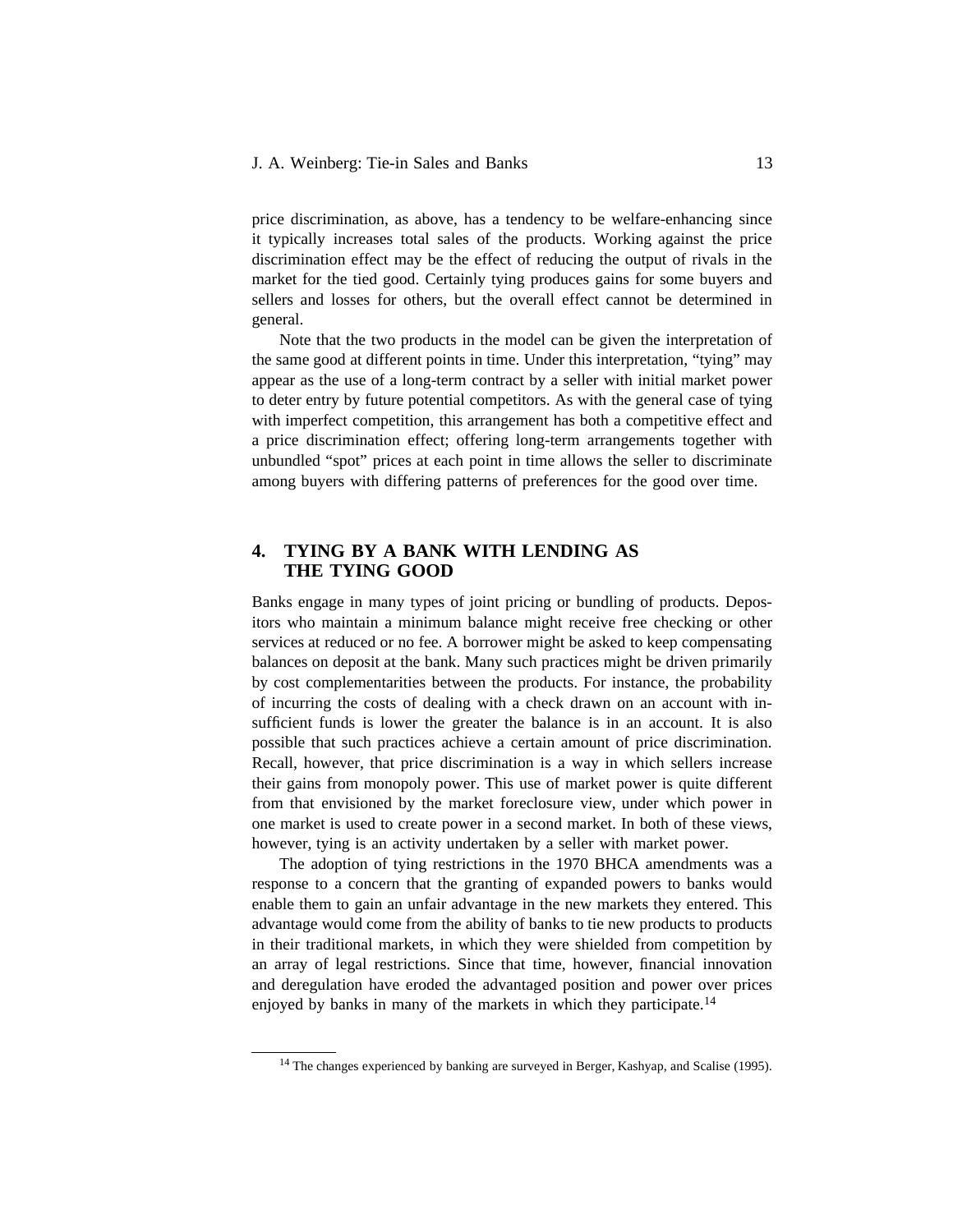One area in which banks may continue to hold market power is in small business lending. Changes in the financial system over the last few decades have opened new options and sources of funds to larger firms. Small firms, however, have remained relatively bank-dependent. Small business lending, then, might be a product for which the price discrimination effects of tying are potentially significant.

To treat one of the products in the model presented above as the extension of credit, some slight modification is necessary. Specifically, suppose that there is a set of potential borrowers, each of whom seeks a loan of a fixed size, say \$1. With a probability of  $\phi$ , a borrower successfully produces revenues to repay the loan. Otherwise, the borrower produces nothing and defaults on the loan. For simplicity, suppose that all borrowers have the same probability of success,  $\phi$ , but that they differ in the revenue they will generate if successful. This revenue, *y*, is distributed between 0 and  $\bar{y}$ .

A monopolist lender in this market would set a loan price, *R* (payment due outside of default), to maximize profits given its cost of funds, *r*. This lender faces a downward sloping demand curve for credit, since for any price, *R*, all borrowers with  $y > R$  will seek loans.

To analyze the effect of tying between credit and a second product, assume that the lender is one of two providers of product *b* and that this product is differentiated across sellers. Product differentiation allows a precise specification of the product *b* demand that the lender faces, given the other firm's price. Specifically, one can imagine that the two sellers are located at the endpoints of a line interval. The lender is located at point 1 and the rival at point 0. This spatial differentiation can have literal geographic interpretation; the sellers' stores are at two different locations. Alternatively, the differentiation can be in terms of some characteristic of the product. In either case, assume that a consumer's preferences between the two varieties of product *b* is given by the consumer's location on the same line interval (between zero and one).

A buyer located at point *x* incurs a cost of  $t(1-x)$  when obtaining product *b* from the lender and a cost of *tx* in obtaining the product from the other seller. Hence, the net value to a buyer purchasing from the lender at a price of  $p<sub>b</sub>$ is  $v^* - t(1 - x) - p_b \equiv w_b(x, p_b)$ . If, instead, the same buyer buys from the competitor at a price of  $p_b^c$ , the net value is  $(v^* - tx - p_b^c) \equiv w_b^c(x, p_b^c)$ .

In Figure 4, credit takes the place of product *a* from the earlier figures. Accordingly, the vertical axis measures *y*, the revenue generated by a successful borrower. The horizontal axis gives a borrower/consumer's location with regard to product *b*; buyers further (horizontally) from the origin have a greater relative preference for the lender's variety of product *b*.

The monopolist lender's optimal unbundled price of credit is denoted  $R^u$ , while the competitive price is  $r/\phi$ . Both the lender and a competitor sell product *b*. The competitor's price is set at  $p_b^c$ , in response to which the lender sets an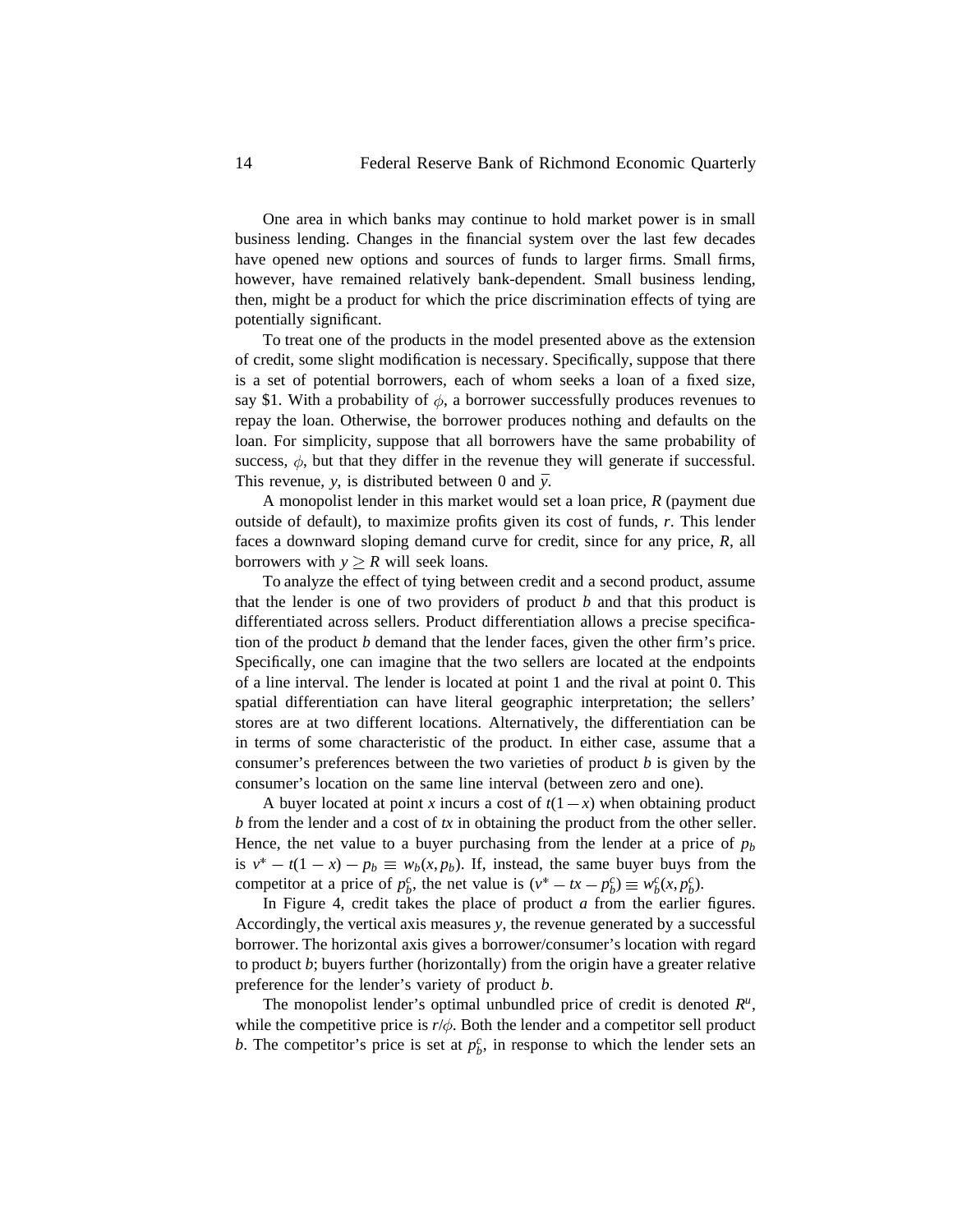

**Figure 4 Tying the Extension of Credit to the Sale of a Differentiated Product**

With independent pricing,  $p_B^u = p_B^u$ , and each consumer buys product *b* from the closest seller. Therefore, all buyers with *x* > *1/2* buy from the lender, while those with *x* < *1/2* buy from the competitor. Loans are made to all with *y > R<sup>u</sup>*. With a tied discount for credit, buyers in IV, V, VII, IX, and XII obtain the bundle at price *e*. All others buy *b* from the competitor, with those in I and II obtaining unbundled loans at price *R* . *u*  $p_b^U = p_b^C$ 

unbundled price of  $p_b^u$ <sup>15</sup> Given these prices, all buyers with  $w_b(x, p_b^u)$  $w_b^c(x, p_b^c)$  buy *b* from the lender, while all others buy from the competitor.<sup>16</sup> Given prices  $p_b^u$  and  $p_b^c$ , all buyers with  $x \ge 1/2 + (p_b^u - p_b^c)/2t$  purchase from

 $\ddot{}$ 

<sup>&</sup>lt;sup>15</sup> As mentioned earlier, fixing the competitor's price abstracts from the form of strategic interaction in market *b*. Although the actual price levels depend crucially on this interaction, many of the qualitative characteristics of tied pricing are independent of the equilibrium level of prices.

<sup>&</sup>lt;sup>16</sup> This section includes the additional assumption that  $v^*$  is big enough (and/or *t* is small enough) that all buyers purchase product *b* from someone.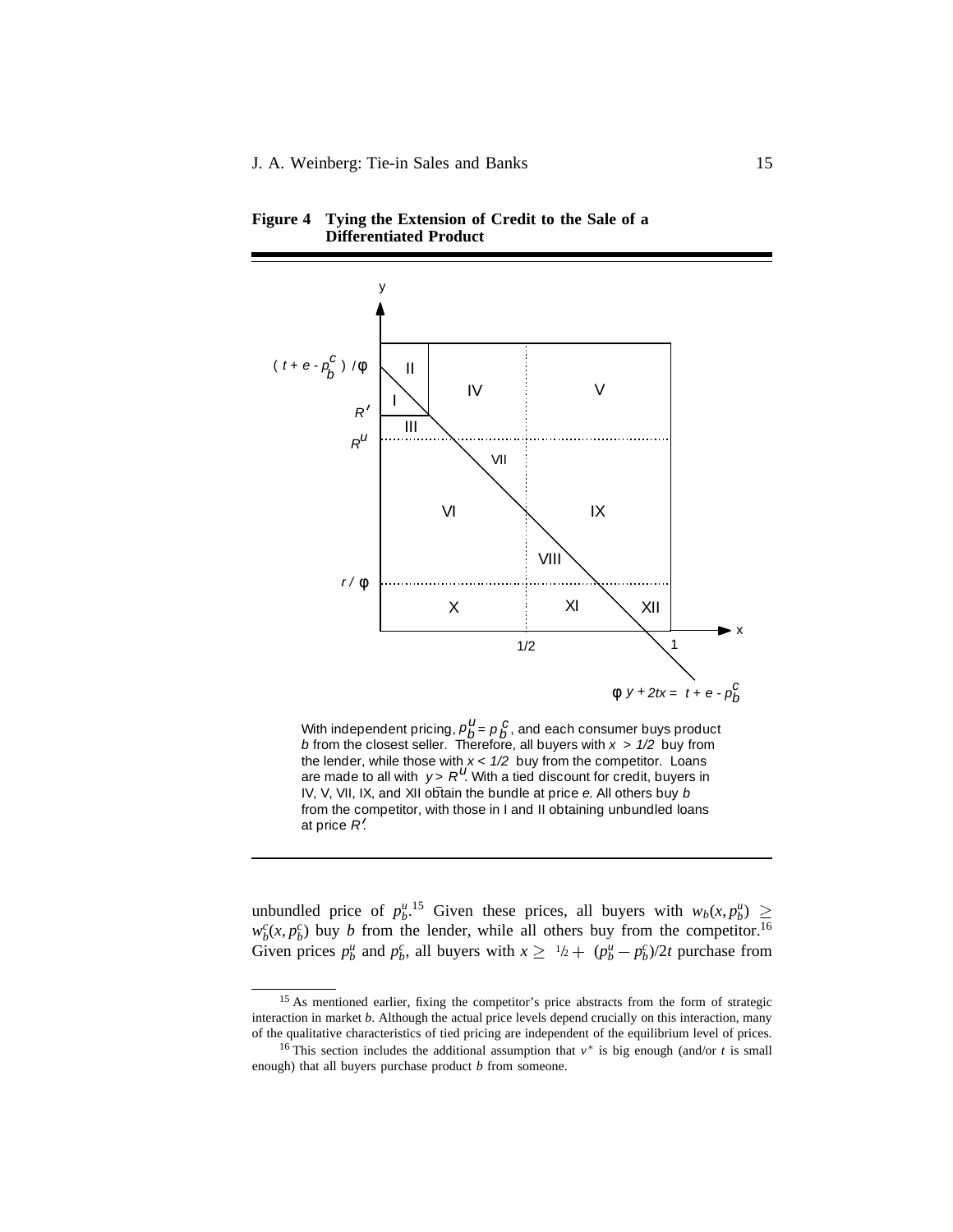the lender, and those with *x* below this level purchase from the competitor. In the credit market, all buyers with  $y \ge R^u$  take out loans.

The division of the market with unbundled pricing, as shown in Figure 4, reflects the (unique) symmetric price equilibrium in the market for product *b* ( $p_b^u = p_b^c$ ). Accordingly, all buyers with  $x \leq \geq 1/2$  buy from the lender (competitor). With unbundled pricing, loans go to all buyers in the areas with the following labels in Figure 4: I, II, III, IV, V. Buyers in areas I, II, III, IV, VI, VII and X purchase *b* from the competitor, while those in V, VIII, IX, XI, and XII purchase from the lender.

The lender can tie the extension of credit to sales of product *b* by setting two loan prices,  $R'$  and  $R^T < R'$ , and making the lower price available only to borrowers who purchase *b* at the price  $p_b^T$ . In comparing the option of buying the tied products to other options, it is often useful to focus on the expected total payment,  $e = \phi R^T + p_b^T$ . The bundle has net value to a particular buyer of  $\phi y + v^* - t(1 - x) - e$ . Buyers have two other options, beside buying the bundle at price *e*. A buyer can purchase *b* from the competitor and either not obtain credit, or borrow at the unbundled price of  $R'.^{17}$  With no credit, such a buyer earns net value of  $w_b^c(x, p_b^c)$ , and with credit, the buyer's net value is  $w_b^c(x, p_b^c) + \phi y - \phi R'.$ 

Buying the bundle at price *e* is the most preferred option for all buyers with  $x \ge 1/2 + (e - p_b^c - \phi y)/2t$  and  $x \ge 1/2 + (e - p_b^c - \phi R')/2t$ . These buyers are all those in areas IV, V, VII, IX, and XII in Figure 4. All others buy *b* from the competitor, while those in areas I and II also receive unbundled credit.

Figure 4 assumes that the competitor's price for product *b* does not depend on whether the lender is tying or pricing independently. While the figure is drawn to capture equilibrium when the lender prices independently, the competitor's pricing behavior is likely to be different when the lender offers a bundle instead. Rather then showing an equilibrium in this case, the figure shows how the lender's adoption of a tied pricing strategy affects buyers' decisions for a particular price of the competitor's product. The equilibrium, however, would share the important qualitative characteristics of Figure 4.

While the actual prices chosen depend on demand and cost conditions as well as on strategic considerations, the figure is drawn to capture some general tendencies. Foremost among these is that sales of the tying good (credit in the present case) tend to be higher than under independent pricing. Added extensions of credit are represented by the areas VII, IX, and XII. On the other hand, loans that would be made under independent pricing but are not made under tied pricing are represented by area III.<sup>18</sup>

<sup>&</sup>lt;sup>17</sup> Again, the maintained assumption is that preference parameters are such that all buyers purchase product *b*.

<sup>&</sup>lt;sup>18</sup> Note that equating areas to sales assumes a more-or-less uniform distribution of buyer characteristic pairs (*y*, *x*).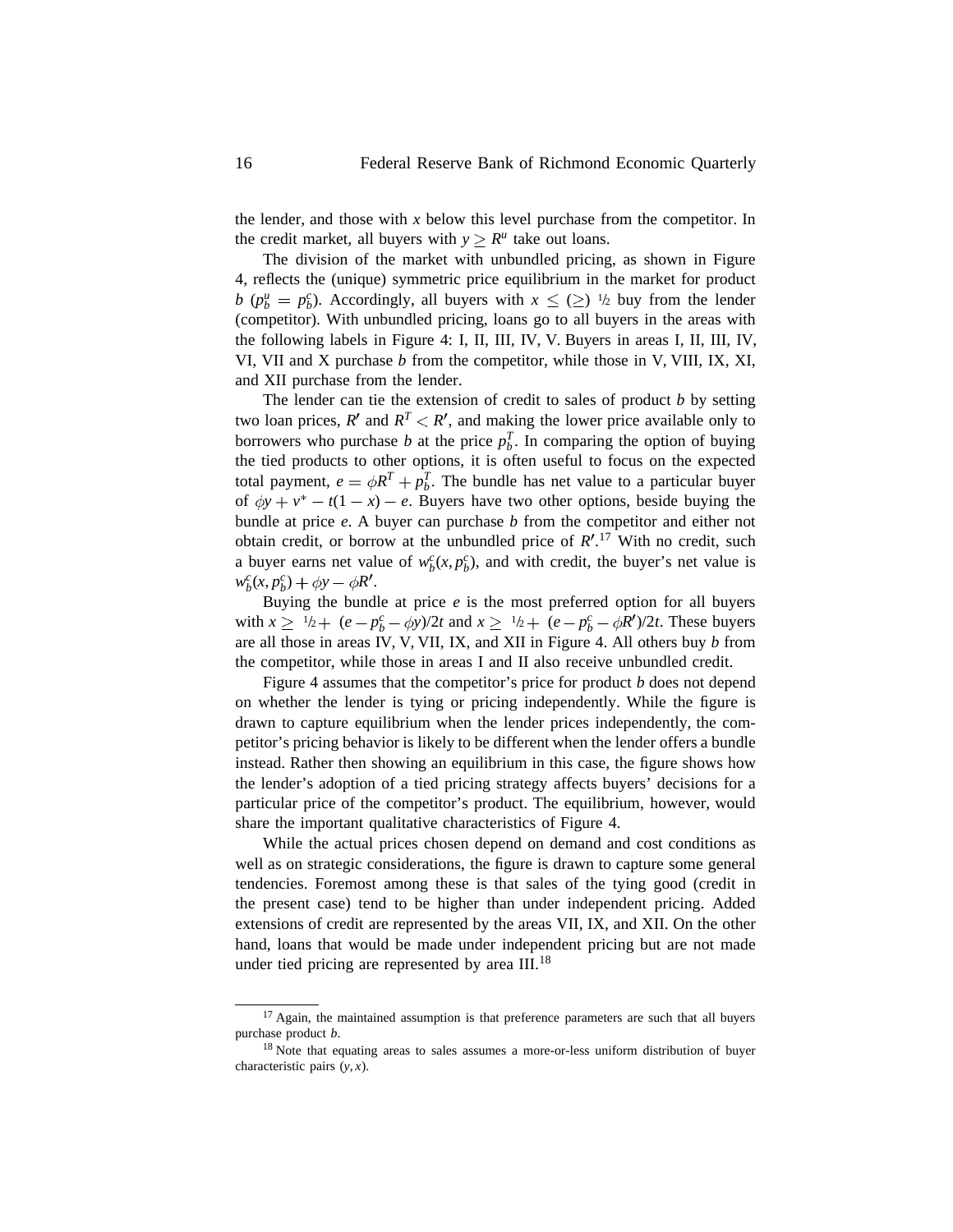#### J. A. Weinberg: Tie-in Sales and Banks 17

As is typically the case, tying tends to increase the overall welfare (surplus) of borrowers with high credit quality who also place a high value on the tied product. Customers who place a high value on one product and a low value on the other see their well-being decline from tying. This is true, in particular, of those who obtain credit at the high, unbundled price (areas I and II). As discussed above, the effect of tying on overall economic welfare is difficult to determine, since these effects depend on the strategic interaction among the sellers of the tied good.

In Figure 4, an important aspect of the effect of tying is the distribution between the two rivals of sales of product *b*. With unbundled pricing, this market is divided evenly, with the marginal buyer (who is just indifferent between the two sellers) located at  $x = \frac{1}{2}$ . This division of buyers minimizes the total "transportation" costs in the market, where buyer  $x$ 's transportation cost is  $t(1-x)$  if buying from the lender and *tx* if buying from the competitor. With the market divided at  $1/2$ , each buyer goes to the "closest" seller. Tying introduces a distortion into this market. In Figure 4, buyers in areas IV and VII obtain *b* from the lender, even though they are "closer" to the other seller. Similarly, buyers in areas VIII and XI incur extra transportation costs in buying *b* from the competitor. Hence, while tying may result in an increase in total extensions of credit, reducing the social cost of monopoly power in the credit market, this positive effect may be offset by the increased transportation costs in the market for the tied good.

Tying has some interesting implications for the allocation of credit. Note first that there are some creditworthy borrowers who do not receive loans. These borrowers appear in areas III, VI, and VIII. Many of these borrowers, however, also would not receive loans under independent pricing. This limitation on the extension of credit is merely the result of the assumed market power in the loan market. Indeed, there are also borrowers (areas VII, IX, and XII) who are excluded under independent pricing but not under tying. This set may even include borrowers who are not creditworthy when loan terms are considered in isolation from the rest of the customer relationship (area XII). Borrowers for whom  $y < r/\phi$  would not receive loans if credit were independently and competitively priced; these are borrowers from whom maximum expected return is less than the cost of funds. Nevertheless, these borrowers' willingness to pay for product *b* is high enough to make it profitable for the lender to maintain a multiproduct relationship with them.

An outsider, viewing the credit decisions made by the bank in isolation from the rest of the bank's customer relationships, might conclude that the bank was making unsound loans. Even worse, the bank appears to be making some unprofitable loans while profitable opportunities are left on the table. Such a view, however, would be misleading, because it does not evaluate the bank's activities as a whole. In a multiproduct business, the isolated evaluation of parts of the product line can give a distorted view of the whole.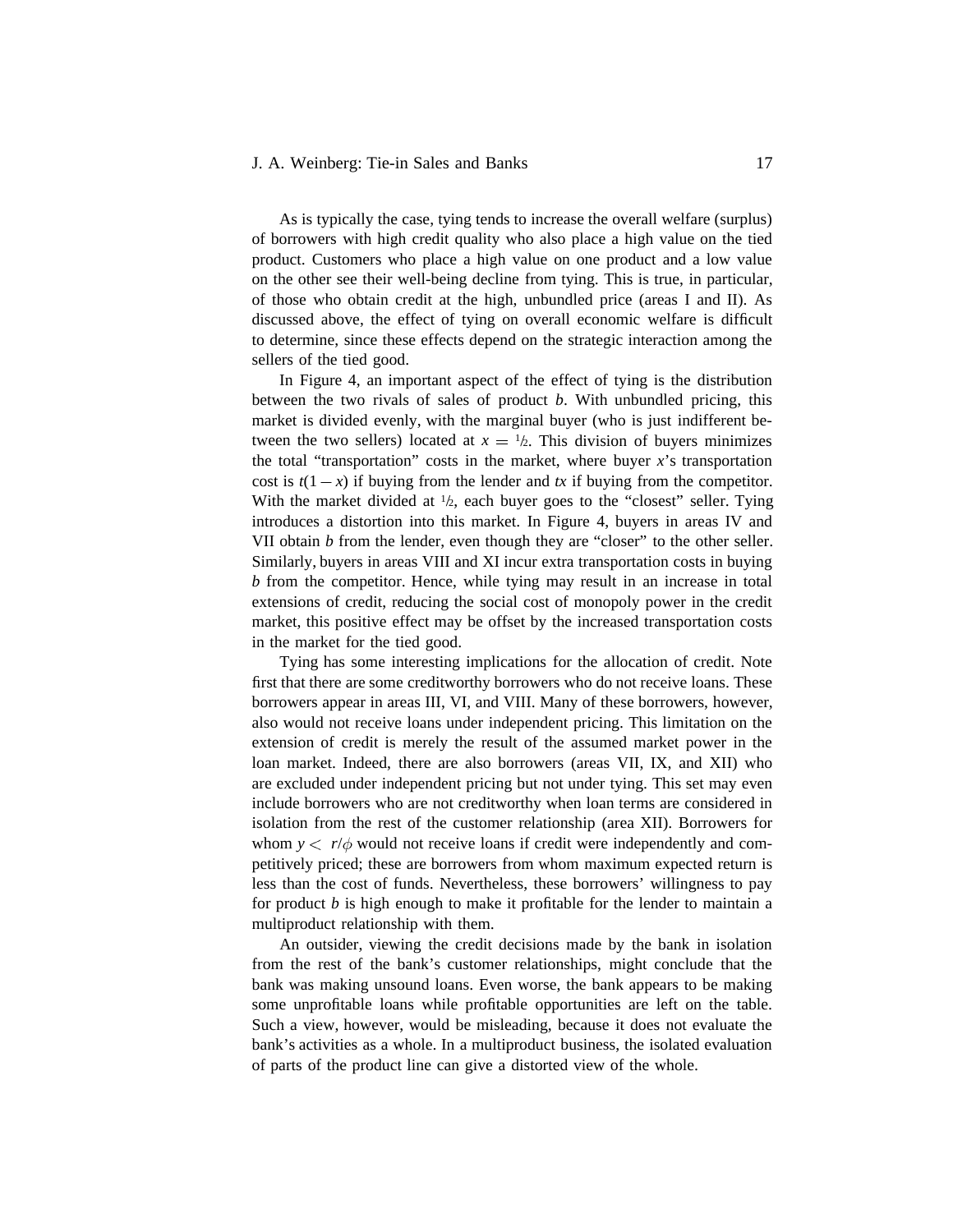How might the analysis of tying by a bank change if one recognizes banks' unique status as issuers of liabilities insured by the government? In terms of Figure 4, one might simply interpret deposit insurance as a subsidization of the lender's cost of funds, *r*. While it is true that tying results in a riskier loan portfolio, those risks should not necessarily be of concern to the deposit insurer. From the point of view of the safety and soundness of the entire bank, the increased risks in the loan portfolio may be offset by increased profits in the sale of the tied good.

# **5. CONCLUSION**

The U.S. banking industry is in the midst of a period of dramatic change. Interstate banking is likely to give further impetus to the ongoing trend toward consolidation. Some have expressed the concern that this trend will work to the disadvantage of the most bank-dependent class of borrowers, small businesses. If this fear is justified, it must in part be so because consolidation will increase the market power enjoyed by at least some banks with regard to their small business borrowers. One step that might prevent such a decline in credit might be to ease the restrictions that banks face on the joint marketing of "bank" and "nonbank" products. When such joint marketing takes the form of tied pricing, its effect is often to expand sales of the products over which sellers enjoy market power.

When tying is used as a means of practicing price discrimination, it serves as a method by which businesses seek to maximize the benefits from whatever natural (comparative) advantage they may have over competitors. The statement holds true when tying is used to take advantage of cost or demand complementarities between products. On the other hand, the antitrust concern with tying is that it could be used by a seller with a natural advantage in one market to create an unnatural advantage in another market. It is only in this last case that tying increases the social cost of monopoly power. A broad restriction on banks' ability to jointly market multiple products will certainly prevent uses of tying that have anticompetitive effects as well as many that do not. An alternative approach is to grant banks broad discretion in their entry into new markets, with anticompetitive practices to be guarded against by litigation on a case-by-case basis. This approach would make the treatment of tying by banks consistent with the modern antitrust perspective on such practices.